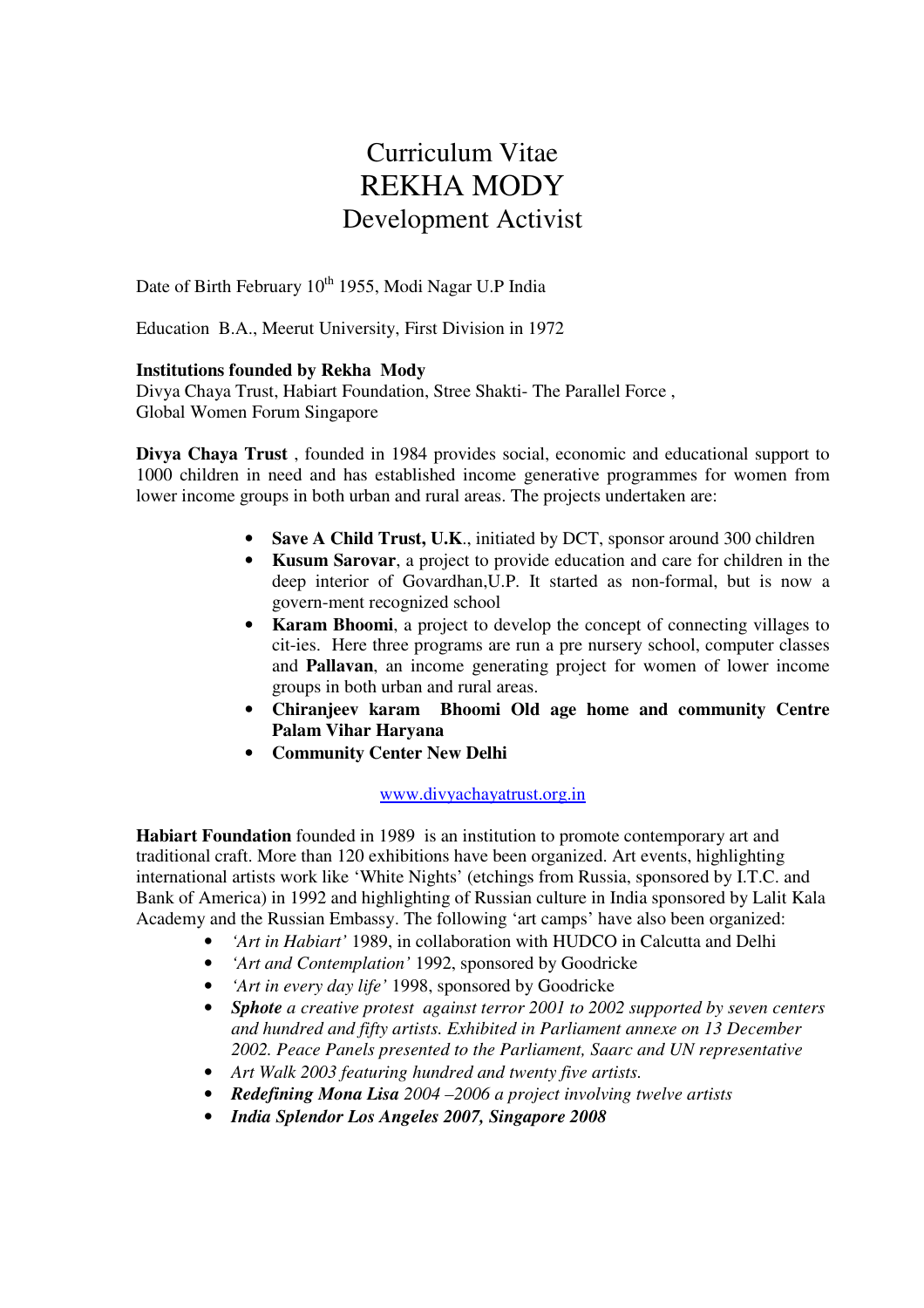# Curated International Saarc Seminar on Art Perspective with ICCR 2009

### www.habiartfoundation.org

**Stree Shakti The parallel force** 1998 is a dynamic forum aiming at 'Networking for Action'. This forum provides a platform for joint actions as well as for collection, systematic processing and distribution of information related to women's issues in particular and general networking. The movement aims at being a catalyst for fundamental social changes. Stree Shakti has instituted two annual awards:

- Dayawati Modi Stree Shakti Samman, instituted in 1998 for *'A woman who dared to dream and had the ability to translate the dream into reality'*
- An award for A *Woman Scientist of the Year*
- *Vidushi Viddyottama Samman* is an effort to recognize current research work in Sanskrit by acknowledging the contribution of a contemporary Scholar of Sanskrit in Ujjain annually

### **International Conference**

Stree Shakti The Parallel Force was the co-organizer of The Fourth International Congress of **Women, Work & Health** held in New Delhi in November 2005. Delegates from fifty three Nations met and deliberated on improving the work environment for women with a view of improving their physical and mental health.

International Conference on "**Ageing women: Critical Challenges and Concerns**", which was held on the 26-28th Women (SAFAW) in New Delhi was initiated. Delegates from Afghanistan, Bangladesh, India and Nepal came together to form this platform and to take up the cause of elderly women for supportive action August 2013 with the support of Help Age India and UNDP India, the South Asia Forum for Aged was launched during this conference.

 A Collection of **Innovative Practices for care of elderly women in India** published with support of UNFPA in 2016 was released by Hon Speaker Sumitra Mahajan Ji .

From 2014 to 2015, Stree Shakti, along with HelpAge India, UNDP and other organizations has held five conferences on aging. With the help of UNFPA, Stree Shakti selected nine institutions with considerable experience in this field, and chose fifteen researchers to study and document the best practices being implemented.

Different models of elderly care including Sulabh International's work with Vrindavan widows, Ekal Nari Shakti Sangathan's strategy of educating women on collective power, the International Longevity Center's programs for medical expenses sponsorship, compensated volunteering opportunities and housing for elder in Pune, the Calcutta Metropolitan Institute of Gerontology's day care centers, mobile clinics and livelihood programs, and the Nightingale Medical Trust's promotion of cost-effective medical services for Alzheimer's patients are included in the report. Additionally, the report also covers SEWA Bank's Life-Cycle Approach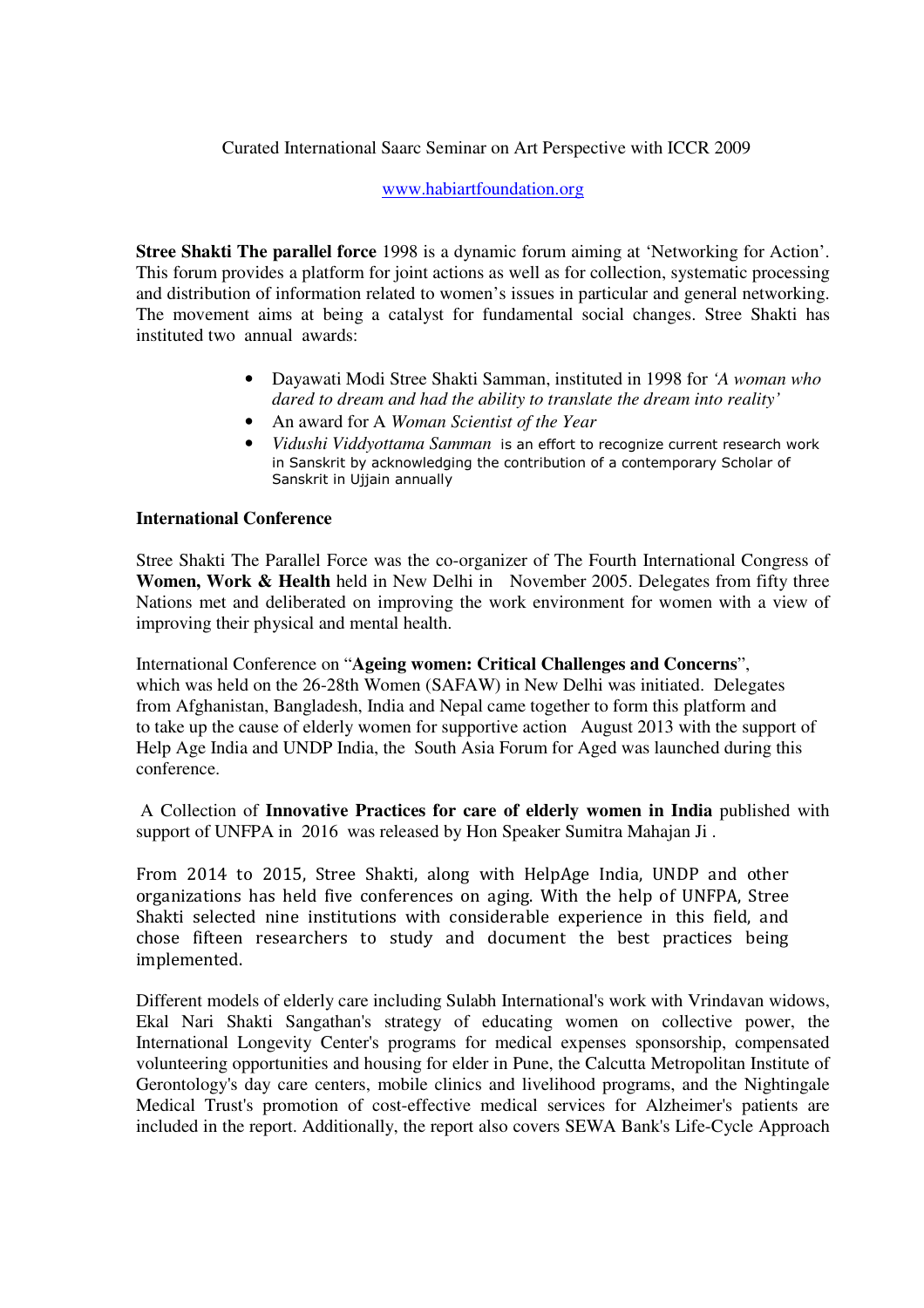reaching out to elderly women by acknowledging the particular financial needs of that age, and HelpAge India's Vidarbha Project, which provides financial assistance to widows affected by farmer suicides. Selected old-age homes in Mumbai have also been studied and the best practices implemented have been documented; the Kerala State Government's commitment to the cause of protecting the elderly has also been studied

Women through writing and theater

# • *A Quest For Roots Editor Rekha Mody Subeditor Rimi B Chattarjee*

# **Released in 1999** *– Second edition November 2008*

This book contextualizes the experience of women in India from the earliest recorded times to the mid-20th century. We have compiled in one book the histories of women through the centuries, of all faiths, castes and communities. Today's women in India have a need to be aware of the experiences and the achievements of their foremothers, stories not always recorded in conventional texts. To fill this gap, we document individual women, whether well known or little known, whose lives have contributed to the identity and concerns of Indian womanhood. Living women have not been included as they are still making history.

It is biographical dictionary, a useful reference book to keep on your working table' – **Kushwant Singh HT 1999** 

Amazing tales .... So much strength, disappointment and tragedy ... A lot of beauty too' – **Thomas Easely** 

'A wonderful contribution' – **Dr Kiran Bedi** 

'There is a common thread that binds all these achievers: they succeeded in transgressing the constraints of a patriarchal society in their own ways. It is a collector's item.' –Book Club **The Asian Age**

'Profiles of great Indian women through the ages. It seeks to highlight the female contribution to Indian society.' –**India Today 1999** 

• **Separate Journeys,** a collection of fifteen short stories from regional languages edited by Geeta Dharmarajan, introduction by Mary Ellis Gibson

First Edition India 1992 Garutman Ibd Publication Second Edition India 1998 Katha Garutman Third Edition India 2004 Katha Garutman

1993 U.K edited version published by Mantra ( Out of print )

2004 U.S.A University of South Carolina Press

"Outstanding women writers….a body of work which is equal to that of their internationally known contemporaries.' **Times Literary supplement London** 

 Anita Desai ( English ) , Anupama Niranjana (Kannada), Ashapurna Devi (Bagala), T.Janaki Rani (Telgu), Jeelani Bano( Urdu), Kamala Das(Malyalam), Mahashweta Devi ( Bangla), Mamoni Raisom Goswam ( Assamese), Mrinal Pande ( Hindi), Qurratulain Hyder ( Urdu),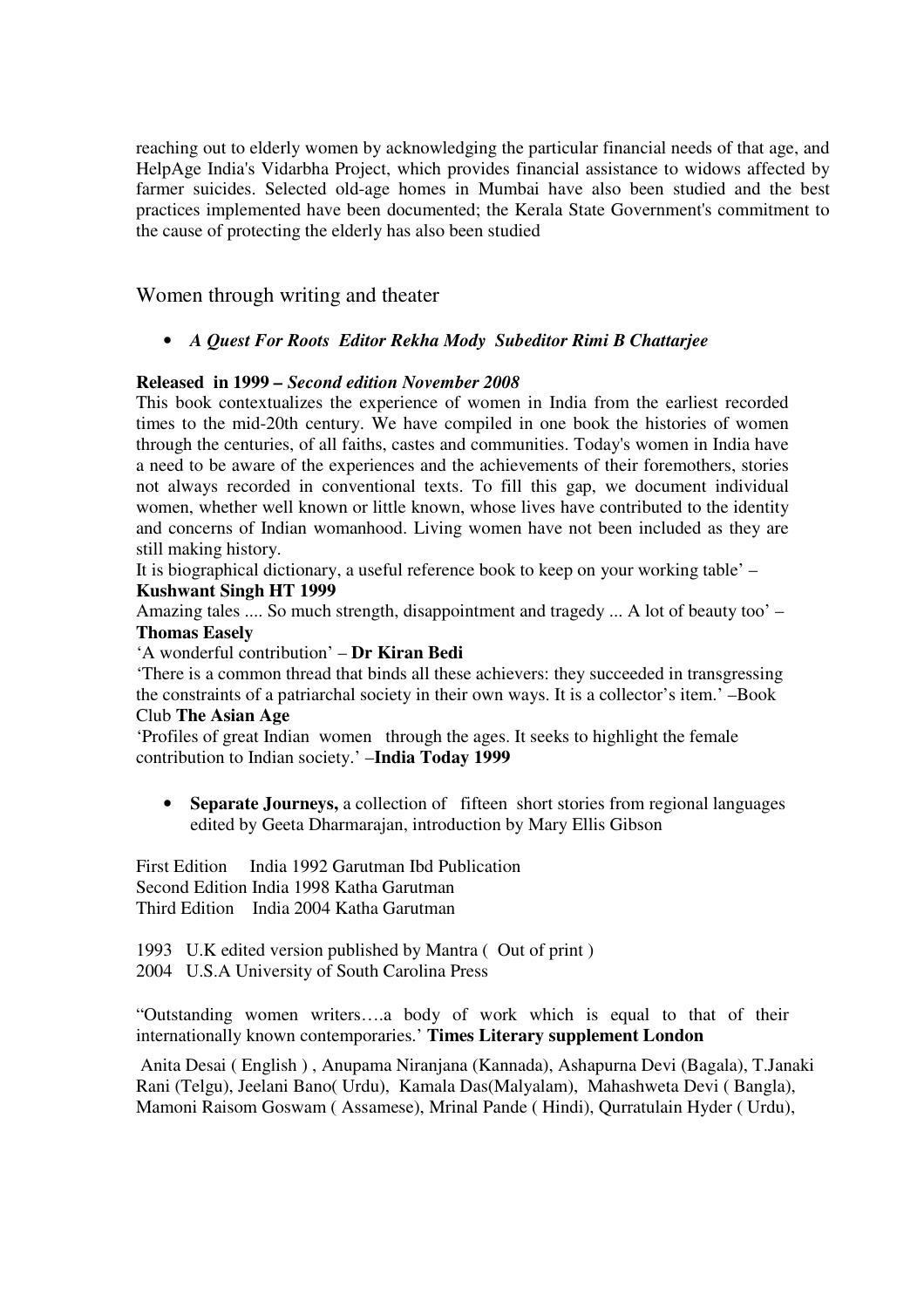Rajee sethi ( Hindi), Rupavati (Tamil), Urmila Pawar ( Marathi), Viswapria L Iyengar(English), Varsha Das ( Gujrati).

# **The Play Vidyottama A gender perspective 2007**

VIDYOTTAMᾹ , a contemporary play, is based on the life of the great Sanskrit poet Kalidasa and his scholar wife Vidvottama, princess of Ujiaini. The relationship between Vidyottama and Kalidasa is extremely close and intriguing. Everyone in the kingdom believes that Kalidasa is the sole creator of four epic poems and also a playwright of great merit. The king and the courtiers as also the common man of Ujjaini, venerate Kalidasa, whose fame has now spread far and wide, along with the story of the proverbial fool who was once sitting on the very branch that he was axing, but has now received the blessings of Saraswati, the goddess of learning. As is common in historical records, there is no further mention of Vidyottama the scholar princess, who was nurtured in an environment of learning and culture, and was equally erudite and sensitive.

Vidyottama is a contemporary play reassessing history with a gender perspective, very subtly highlighting the untold story of women's contribution to art and literature. Vidyottama is not a mere inspiration for Kalidasa but an actual equal partner in creation. The spectator is made a privileged viewer of the entire process of creation. In the end, it is left to him to decide the difficult question as to who is then, the actual creator.

# **National Achievements**

- Founder director of **Radio Net Work Pvt. Ltd**. first F.M. Radio of Calcutta 1994
- Director Sotheby's India gave India its first commercial auction in 1992
- Treasurer of **All India Women's Education Fund Association** (AIWEFA) from 1994 to 1997 (the parent body of Lady Irwin College)
- Returning officer for **AIWEFA** and Governing Body of **Lady Irwin College** election in 1997
- **Fund-raiser** for an international meet for women in October 1998 -'Women on the March',
- Adviser for **CAPART** for Gramshree Mela Committee in 1987-1988
- Adviser India Habitat Centre New Delhi 1989 1992
- Adviser for **Dayawati Modi Kavi Shekhar Samman** from 1994 to 1997
- Member Board of Governors **Mody Institute of Education and Research**,1999 to 2002, Laxmangarh, Rajasthan, which provides quality education exclusively for girl students from class III to Engineering Degree level courses.
- Received **Vijya Raje Scindia Award** For Excellence 2007
- Member international Committee on Integral Humanism **Mahabodhi** Society
- Vice President **Mahabodhi** Society 2009-2011
- Founding member **United Ways** New Delhi and NCR Region 2008
- Co –edited book Viddyottama and Kalidas (Hindi) 2010
- Vidyasagar ( Hon. DLitt) Vikram Shila Hindi VidyaPeeth 2013
- Viddyottama a workshop in Bhartiya Vidya Bhawan New Delhi 2015